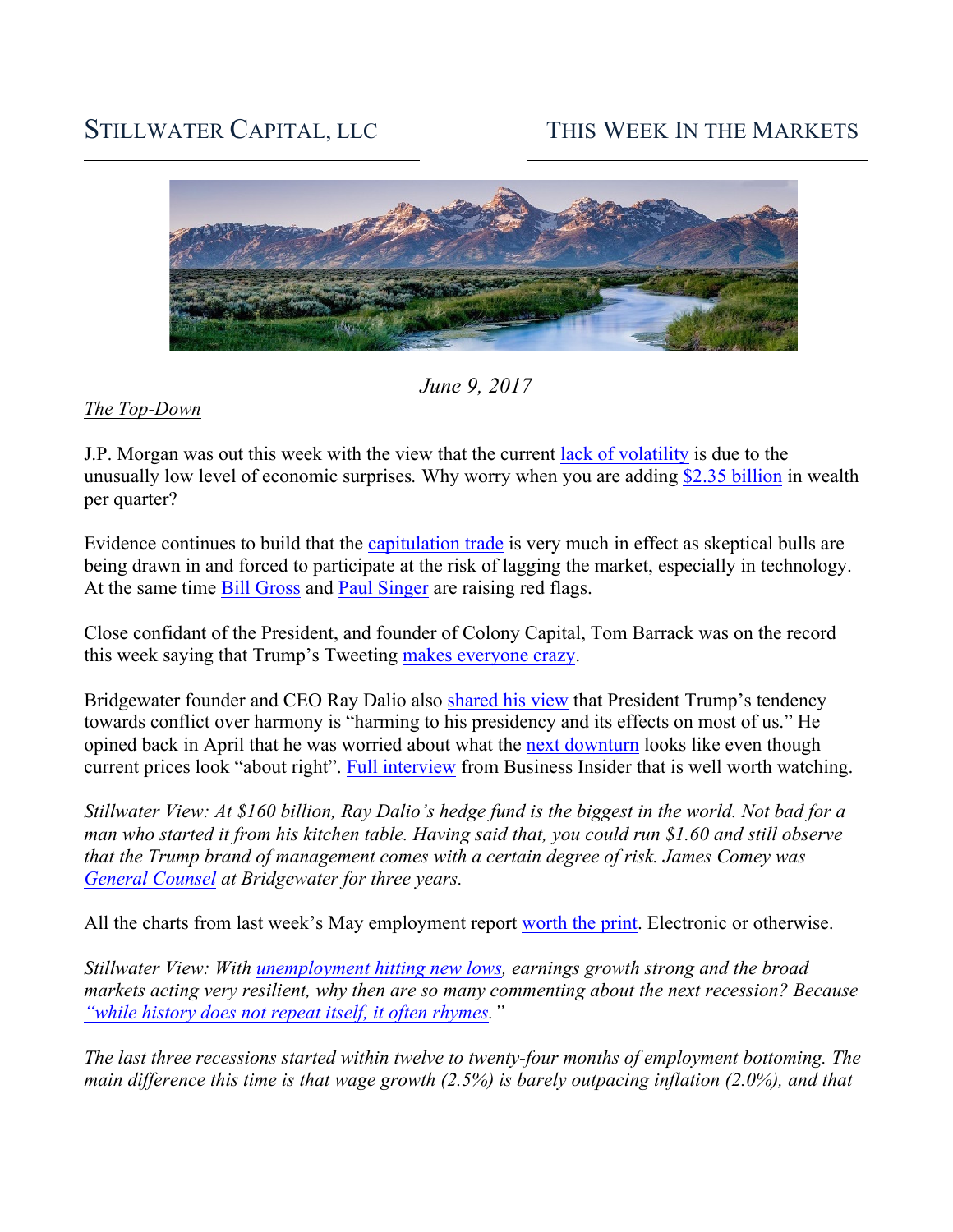*is allowing the Federal Reserve to chart the "data dependent, cautious approach" they are currently set on.* 



Where earnings growth stood at the low point of previous periods of falling unemployment Falling unemployment used to coincide with periods of accelerating wage growth as employers competed for an

For a full account of all economic data use The Economic Calendar - Bloomberg

# *The Bottom-Up*

The Nordstrom family is considering a plan to take the company private and restructure the business in an environment where progress is not measured in 90 day increments. Both Neiman-Marcus and J.Crew went this route and have yet to successfully emerge. In related news, the tectonic shift in retail has claimed Mickey Drexler as he stepped down on Monday from his CEO position at J.Crew after 15 years with the company.

On Sunday, a day not usually reserved for corporate releases, Herbalife announced that earnings would be less than the street expects as it shifts it's business model to be compliant with the Federal Trade Commission. Bill Ackman jumped on this as evidence that the change from multi-levelmarketing to a traditional sales model will be challenging.

Morgan Stanley auto analyst Adam Jones commented on Thursday that there would be an "unprecedented buyer's strike" in autos. Taking down auto retailers and retail parts that day. Meanwhile, Elon Musk and Tesla continues to confound short sellers...with a vengeance.

The oil market came unhinged on Wednesday when inventories rose more than expected. The oil service sector took the brunt of the hit with single day losses of more than 10% in companies with higher exposure to oil sands and deep-water, where breakeven is higher than in places like the Permian Basin in Texas.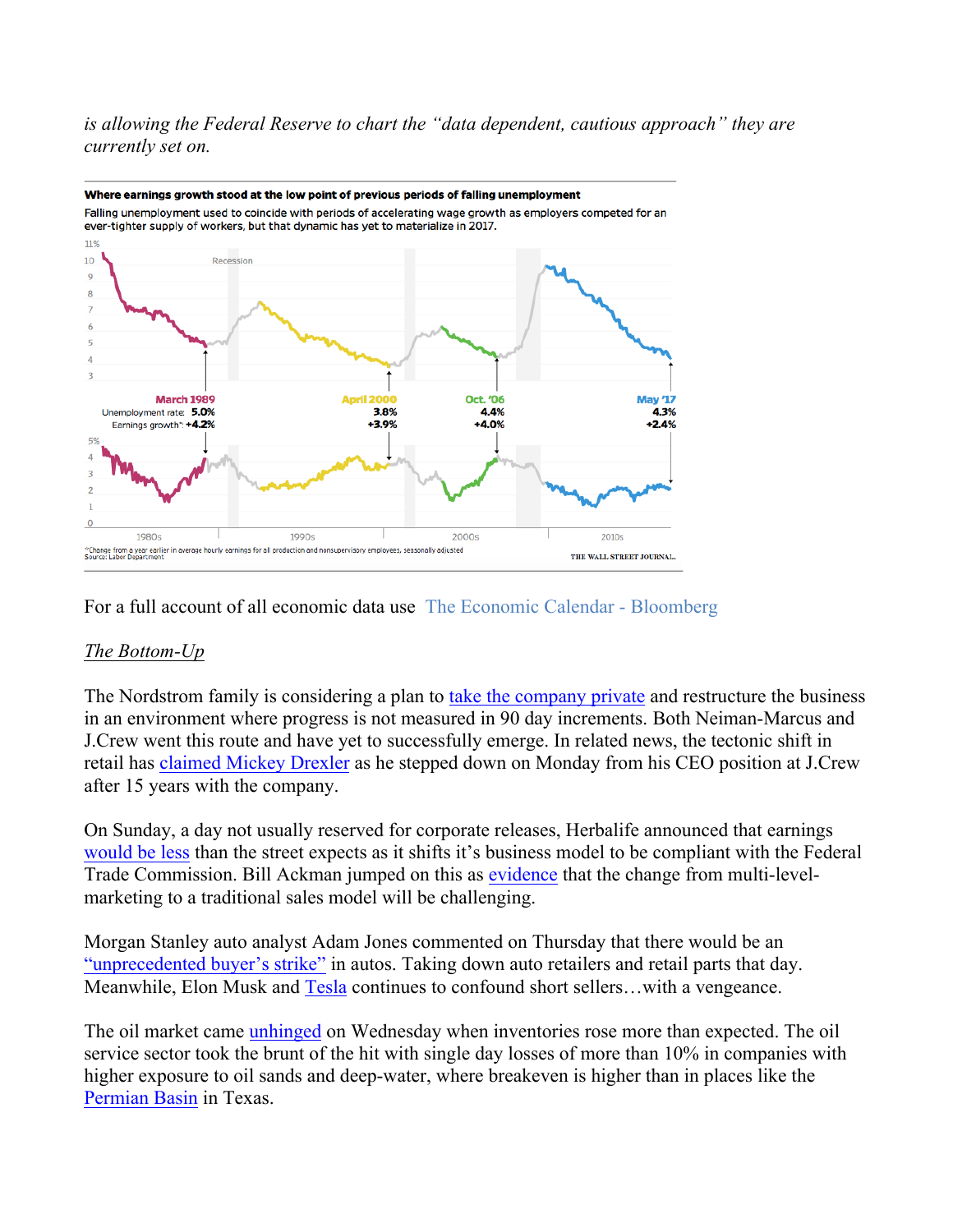## *Stillwater View: Negative on Herbalife and CarMax.*

## *Up and Down Wall Street*

John Paulson is now managing a fraction of the outside money he once did. The good news for Mr. Paulson is that \$6 billion of the \$8 billion left is his own.

Quants 101- Two weeks ago *The Wall Street Journal* ran a series on how the quants run Wall Street. It touched on many of the reasons the landscape has changed. A distilled version of where quants fit on the spectrum.

*The Pure Quants* – This is the domain of the computer scientists and mathematician. The apex predator in this world is Renaissance Technologies, a money-making machine like no other. A pure quant looks to code writing and processing power to sift out noisy signals leaving only tradeable ones. Bringing a fundamental opinion to the table won't get you in the door, let alone down the driveway.

*The Factor Quants* – Based on the work of Gene Fama and Ken French, factor quants are also not interested in the competitive positioning of companies and believe that markets are inherently efficient discounters of information. They looked instead at very long series of data for evidence of factors that lead to outperformance over time.

David Booth, a student of Fama, commercialized his work and created Dimensional Funds. Now a \$450 billion asset manager, DFA as its known, changed the investment advisory business and created the smart beta (r)evolution, as Jeff Sherman of DoubleLine calls it. In 2008 Mr. Booth committed \$300 million to the University of Chicago School of Business. Referred to now simply as "Booth".

*The Quantamentalists* – This group's foundation is fundamental stock picking and over time they have applied quantitative data to enhance decision making. In the late 1990's, the firm I was with at the time was pitched by an equity research team based in Silicon Valley. With much enthusiasm, the semiconductor analyst told us he could tell how good or bad business was at Intel by the cars in the parking lot. Today that kind of data intelligence is produced through satellite images and by drilling into traffic patterns.

*Stillwater View: Of the three, the quantamentalists have the most to prove. The data they use has the highest risk of becoming a commodity and so far the overall results have been less than impressive.* 

#### *Diversions*

On a week that had Russia front and center, Ronald Reagan tells his favorite old school Soviet Union jokes and the people who brought you the YETI cooler bring you the Kamchatka steelhead.